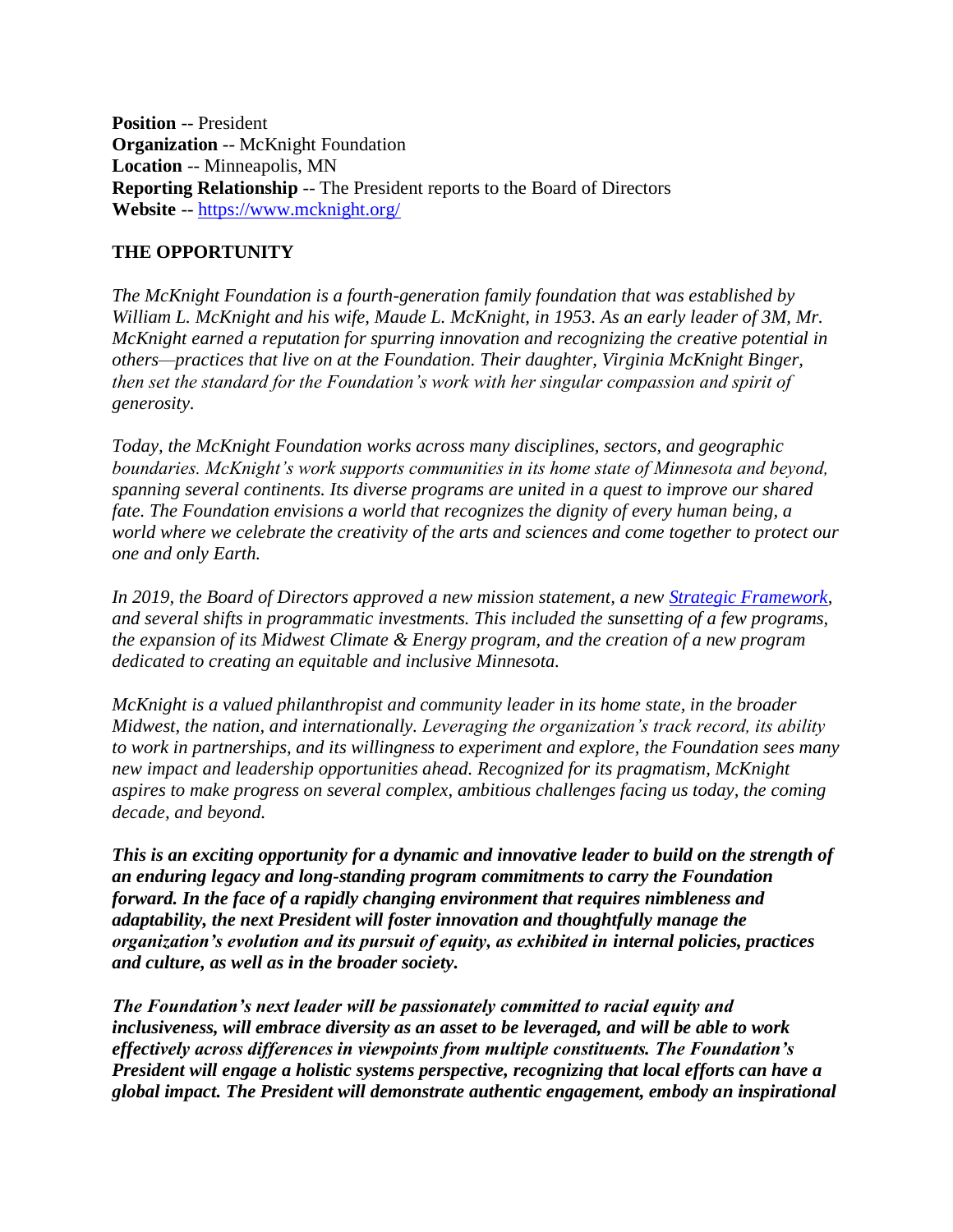*leadership style, and understand how to balance the complexity of working within a sophisticated organization going through significant change, a family foundation, and a community setting.*

*McKnight's President will demonstrate agility and the ability to navigate change, both in implementing the organization's strategic mission, and in response to dramatic shifts in our external environment, such as the coronavirus pandemic. The leader will bring a fresh perspective to re-energize organizational culture, inspire the board and staff, and bring them together to advance the critical and compelling work of the Foundation.* 

#### **ORGANIZATION BACKGROUND**

The McKnight Foundation, an internationally recognized family foundation based in Minnesota, advances a more just, creative, and abundant future where people and planet thrive. Established in 1953 by William and Maude McKnight, this fourth-generation family foundation is deeply committed to advancing climate solutions in the Midwest; building an equitable and inclusive Minnesota; and supporting the arts in Minnesota; neuroscience; and international crop research. The Foundation had approximately \$2.4 billion in assets at the end of 2019 and on average grants about \$90 million a year.

Among the 50 largest US foundations, McKnight has been recognized as the most committed impact investor by the Chronicle of Philanthropy. Approximately one out of every three dollars invested is aligned with McKnight's mission. With this 21st-century investing approach, McKnight amplifies philanthropic impact and stewards the endowment in ways that generate financial return, meets fiduciary duty, and drives program learning, all while advancing the mission around environmental and social impact.

The Foundation acts as a funder, convener, thought leader, and as an employer, economic entity, and institutional investor, using all of its roles and resources to realize its mission. The Foundation's governing board includes actively engaged fourth-generation members of the McKnight family, with soon to be fifth-generation involvement during the next leader's tenure, as well as community members who bring diverse perspectives.

Living by values of stewardship, equity, respect, and curiosity, McKnight has earned national recognition for fostering a culture of collaboration, innovation, transparency, and inclusiveness that empowers its diverse teams to achieve its shared mission. McKnight aspires toward a hightrust, high-performing culture that encourages continuous learning and improvement across its program areas.

*MISSION: The McKnight Foundation, a family foundation based in Minnesota, advances a more just, creative, and abundant future where people and planet thrive.*

*VISION: We envision a world that recognizes the dignity of every human being, a world where we celebrate the creativity of the arts and sciences and come together to protect our one and only Earth.*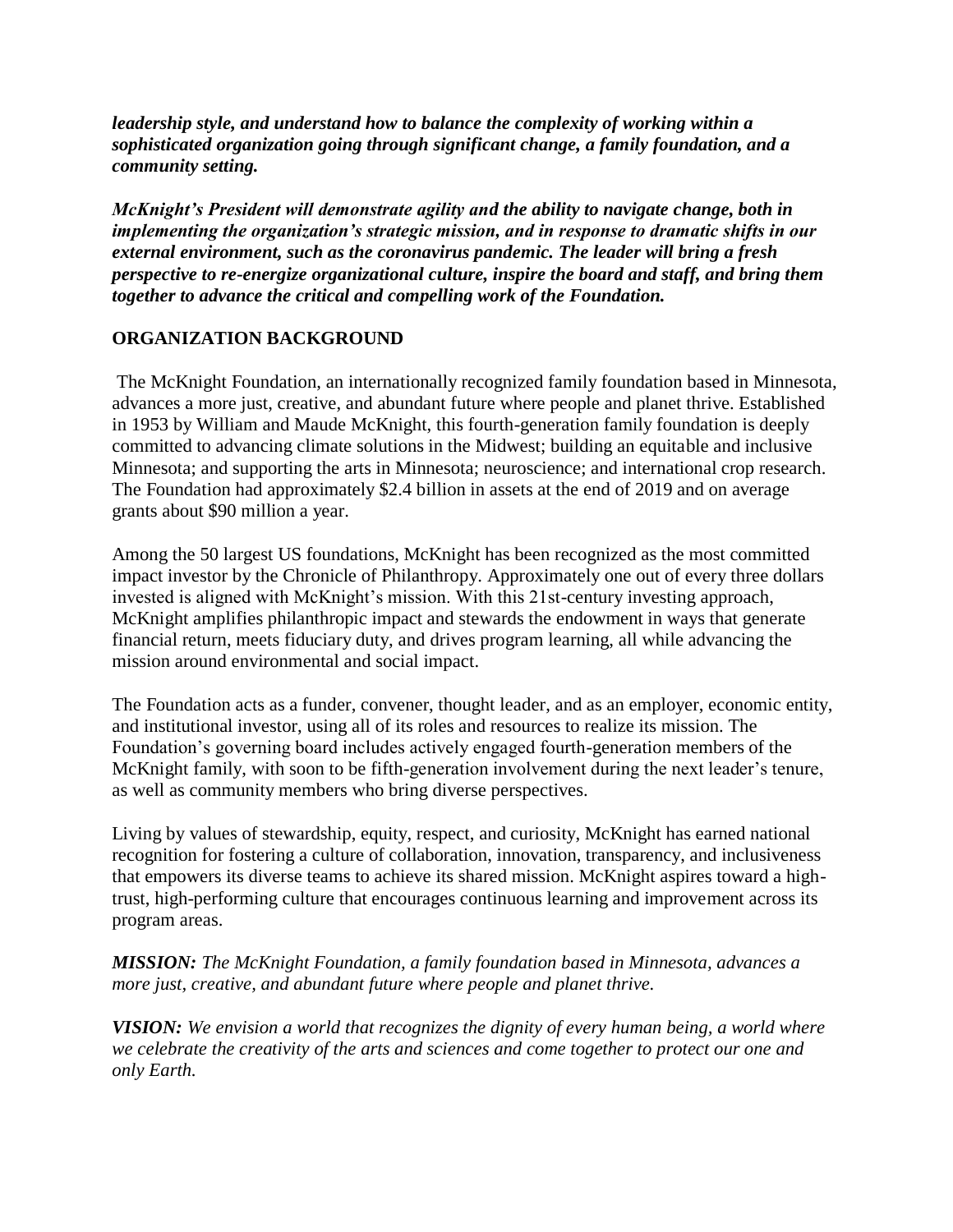## *CORE VALUES: Stewardship, Respect, Equity, and Curiosity*

## **STRATEGIC DIRECTION:**

To realize a future where people and planet thrive, McKnight is increasing its investments in two areas: advancing climate solutions in the Midwest and building a more equitable and inclusive Minnesota.

McKnight envisions a future where Minnesotans of color and Indigenous Minnesotans—who must navigate institutional and systemic barriers—gain and exercise power, prosper culturally and economically, and participate fully in civic life. In the still developing Vibrant & Equitable Communities program, the Foundation envisions a state that works for all its residents harnessing the potential of Minnesotans across race, culture, ethnicity, income, geography, and other differences.

On climate, the science tells us we have only a little more than a decade to prevent massive human suffering and severe social and economic disruption. Through the Foundation's work to date, McKnight knows that reducing carbon pollution improves health, creates clean energy jobs, and boosts the economy. The Foundation also knows that the Midwest is the sixth largest producer of greenhouse gas emissions in the world—and if the world is to stave off the worst consequences of climate change, the Midwest needs to do its part in accelerating climate action.

The Foundation sees racial inequity and the climate crisis as among the greatest challenges of our generation, which compels McKnight to address them with the urgency and resources they warrant, and with the abundance of imagination and fortitude they require. We will need strong civic engagement and a functioning democracy if we are to meet all of the Foundation's program goals.

#### **PROGRAMS:**

**Vibrant & Equitable Communities:** The Vibrant & Equitable Communities program works towards advancing a more equitable and inclusive Minnesota, focusing on economic mobility, equitable development, and civic engagement. Its goal is: Build a vibrant future for all Minnesotans with shared power, prosperity, and participation. The three focus areas intersect with one another, and they also have distinct goals. Economic mobility aims to help individuals thrive by closing racial gaps in education, employment, income, and wealth. Equitable development seeks to strengthen communities and places by expanding the capacity of local leaders and residents to drive resources toward improving their quality of life. Civic engagement aims to inspire advocacy and engagement by building local political capital, leveraging diversity as an asset, finding solutions together, and recognizing the agency of historically underrepresented groups and communities.

**Midwest Climate & Energy:** The Midwest Climate & Energy program envisions a thriving, carbon-neutral Midwestern economy by transforming the energy system – through clean power, electrification of transportations and buildings, and carbon sequestration. Its work engages the region's public and private leaders, decision-makers, and residents in building low-carbon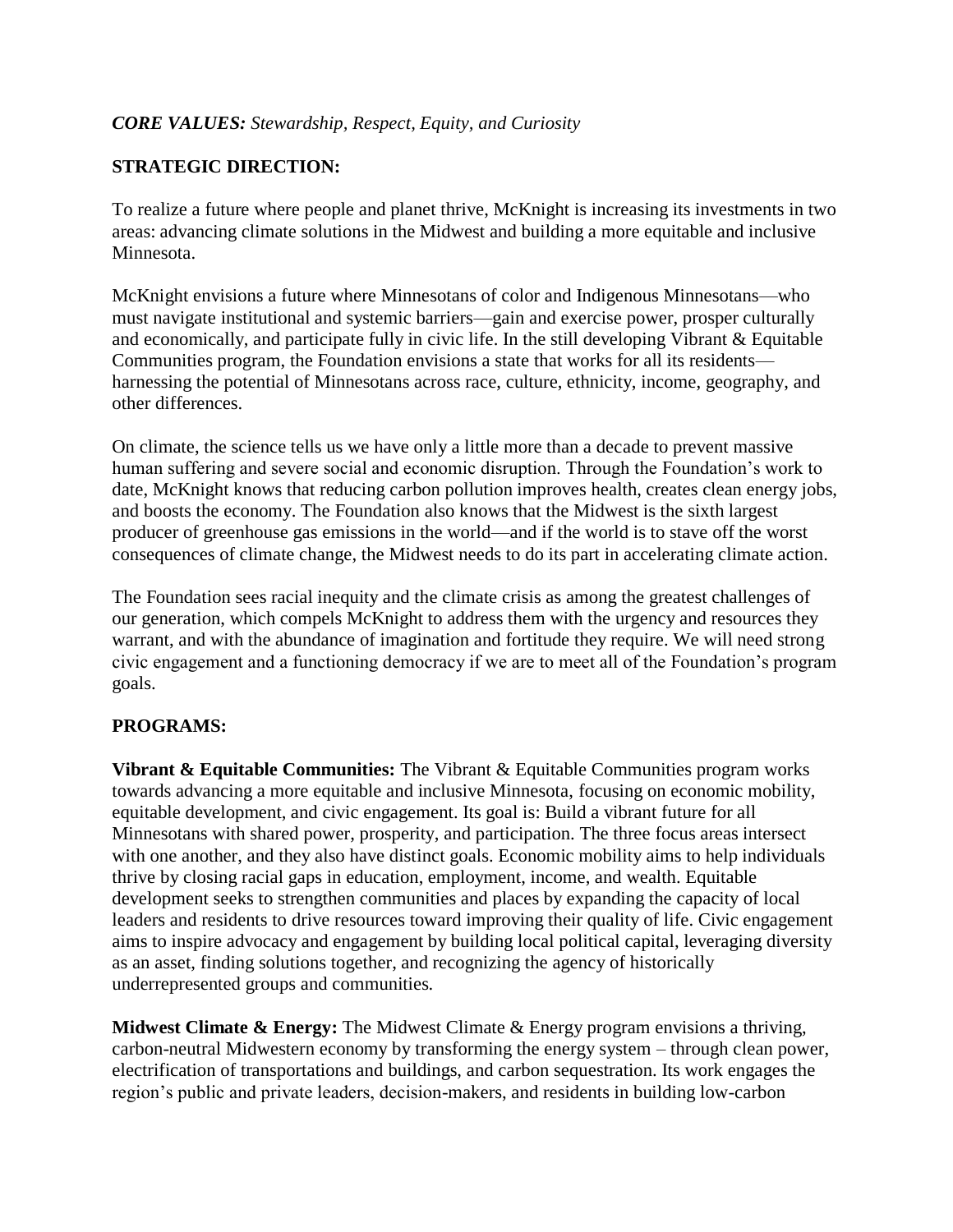communities and economies that are vibrant, equitable, and resilient. In September 2019, McKnight announced an expansion of this program and a new goal to take bold action on the climate crisis by dramatically cutting carbon pollution in the Midwest by 2030.

**Arts:** McKnight believes that Minnesota thrives when its artists thrive. As creators, innovators, and leaders, Minnesota's working artists are the primary drivers of the state's heralded arts and culture community. The McKnight Foundation invests in the arts and other sectors to support Minnesota's working artists and advocates for the value of their work, which nurtures cultural identities, imagines solutions, and catalyzes social change.

**International:** The Collaborative Crop Research Program works on two continents to improve access to local, sustainable, nutritious food using collaborative research, adaptive learning and knowledge-sharing with smallholder farmers, research institutions, government, and development organizations.

**Neuroscience:** The McKnight Endowment Fund for Neuroscience is an independent charitable organization established by the McKnight Foundation that works to bring science closer to the day when diseases of the brain and behavior can be accurately diagnosed, prevented, and treated.

#### **THE POSITION:**

The McKnight Foundation's Board of Directors is seeking a dynamic executive to build on the organization's legacy and lead the organization through the next chapter. This individual will provide energy, vision, strategy, and management to drive future impact in the Foundation's core issue areas. This leader will live the values of the organization and inspire a culture of collaboration, inclusivity, and innovation.

The President will have overall accountability, responsibility, and authority for the philanthropic, operational and business affairs of the McKnight Foundation in accordance with the respective Strategic Framework and the objectives adopted and approved by the Board. Essential to the McKnight Foundation is delivering value across the state of Minnesota and beyond.

Specific responsibilities include:

- Mission Stewardship. Work with the Board and staff to communicate the mission effectively within the Foundation and externally to ensure that it continues to inspire, and to guide in the execution of the Strategic Framework to keep advancing toward the mission. This includes the careful stewardship of the endowment and Foundation's role as an institutional investor.
- Board Relations. Work with the Board to help ensure that they are properly constituted, including working with the family to begin engaging the fifth generation, and have the resources and information necessary to conduct effective governance.
- Values and Ethical Standards Management. Work with the Board and staff to ensure adoption of, and adherence to, appropriate values and ethical standards in all McKnight Foundation business.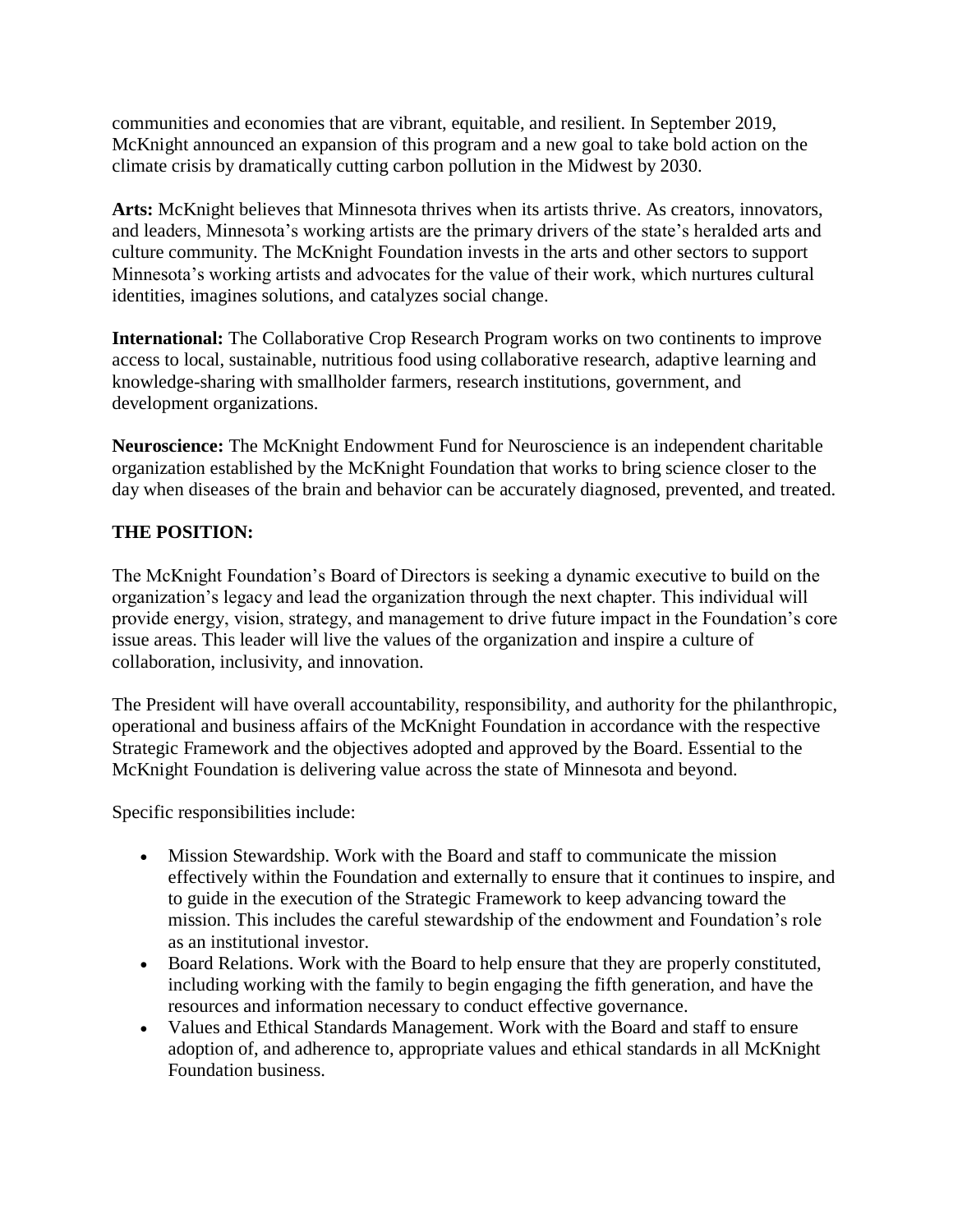• Brand Identity and Voice. Work with the Board and staff to preserve strong reputational equity of the Foundation, making strategic decisions about the use of McKnight's public voice and credible influence.

#### **Management**

The President will make decisions that result in the efficient and effective functioning of the Foundation.

- Staff Management: Will ensure that staff are recruited, supported, and guided, and that their professional development is nurtured; will inspire key talent and champion the continuing development of every team. Will promote a culture of impeccable integrity, high trust and excellence in performance, open and direct communication, meaningful collaboration and continuous improvement that values learning and commitment to quality.
- Financial Management: Will work with the Board and staff to develop endowment management and financial administration strategies and systems that are effective and aligned with the mission/values of the McKnight Foundation; and ensure that such strategies and systems are implemented well.
- Programmatic Management: Will work with the Board and staff to develop programming, grant-making and investment strategies (across the full continuum of capital – grants, PRIs and market-rate investments) as well as systems that are effective and aligned with the mission/values of the McKnight Foundation; and ensure that such strategies and systems are implemented well.
- Risk Management and Compliance: Will work with the Board and staff to ensure the Foundation develops prudent enterprise risk management strategies and compliance and accountability systems that are effective and aligned with the mission of the McKnight Foundation; and ensure that such strategies and systems are implemented well.
- Impact Evaluation Management: Will work with the Board and staff to establish standards and systems that track the effectiveness and impact of the McKnight Foundation, including consciously identifying learning objectives and intended outcomes, as well as incorporating feedback loops to promote continuous learning and to inform future strategy and tactics.

# **External Affairs**

The President will serve as the Foundation's official representative and primary external spokesperson within local, national and global settings. The President will bring McKnight's perspective to public conversations about the future of our communities, and beyond, in areas where the Foundation has expertise. This includes engaging with public officials, business leaders, and other stakeholders to educate them about McKnight's program goals and interests. The President will also work collaboratively with other private and/or public funders and grantees for greater social impact.

# **PROFESSIONAL EXPERIENCE/QUALIFICATIONS**